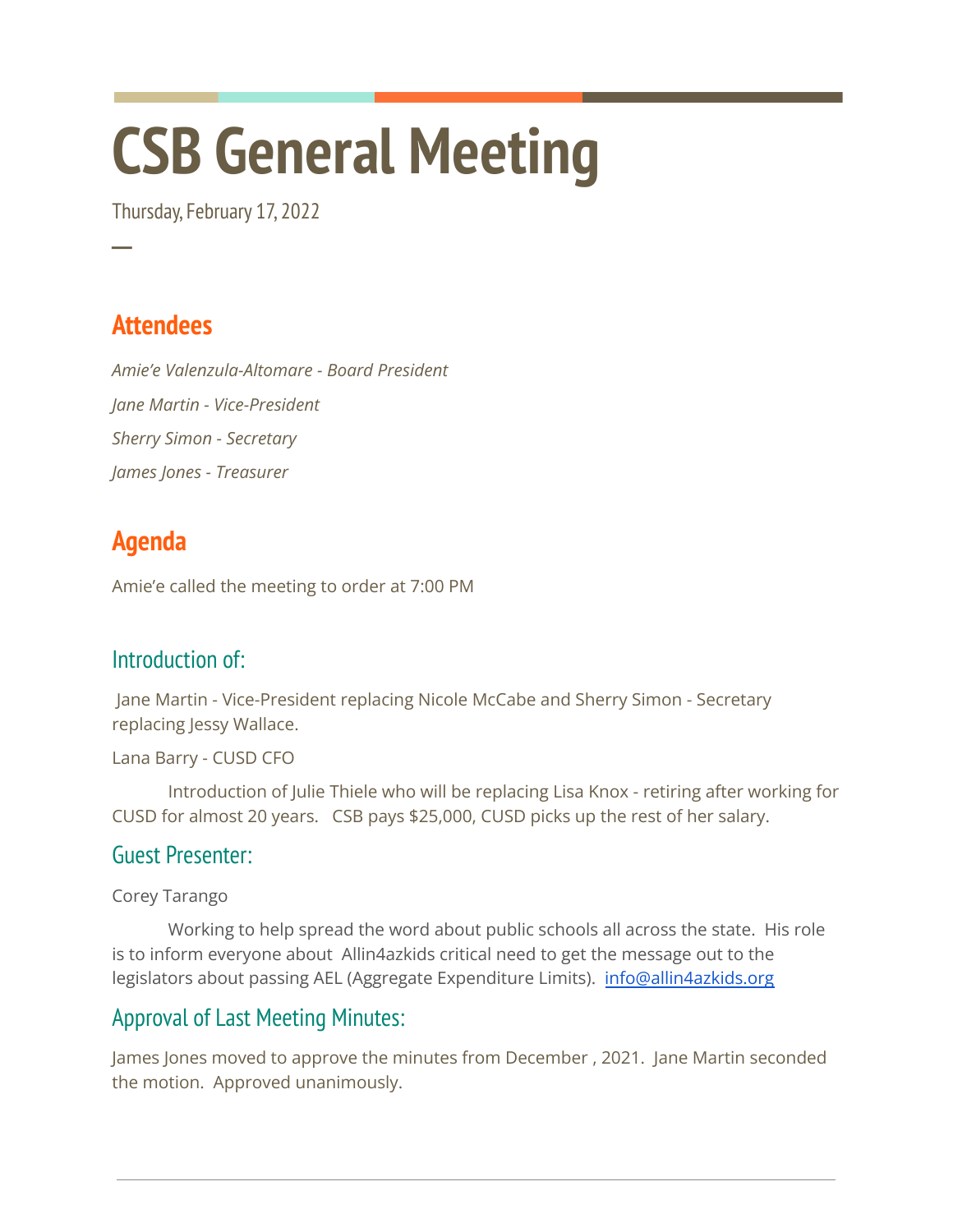#### Treasurer's Report:

James Jones presented the P & L that Lisa Knox has put together. See attached document.

#### Old Business:

#### Run PTO Update:

Jane Martin presented a road map of the processes for Run PTO. Please see attached document for more details.

Gave info on the knowledge base. Questions were posed through the chat and answered as best as possible. See notes…

#### Mid First Update:

Banking 101 document was shared with everyone. Please see attached document for more details. Etiquette is key - each person that walks into a branch is not just representing themselves but representing CUSD AND CSB!

Need to schedule an appointment to get the signers together - go to MidFirst.com to schedule the appointment.

Make sure you are using the BUSINESS app for mobile transactions. It is ORANGE with white logo.

We will send out these slides to everyone.

#### New Business:

Lisa Knox thanked everyone for their support over the last 4 years. She will miss working directly with each of you.

Lana Barry thanked Lisa as well and encouraged everyone to contact their legislator

### **Action Items**

- 1. Send powerpoints for Run PTO AND MidFirst to all groups
- 2. Send logins to those still in need
- 3. Chat items will be copied